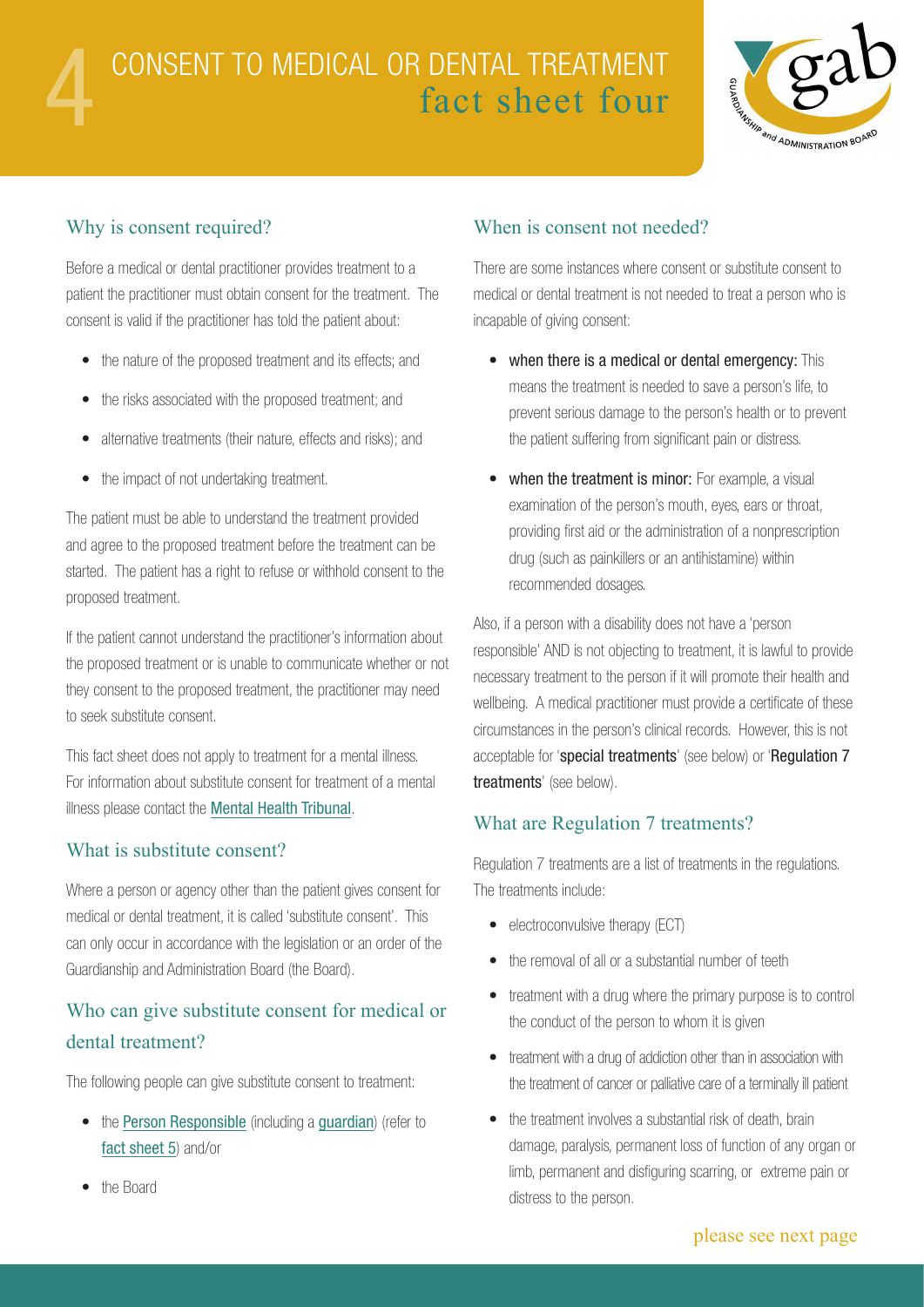# 4 CONSENT TO MEDICAL OR DENTAL TREATMENT fact sheet four



For these particular treatments, treatment should not proceed without the consent of a capable and informed patient, a 'person responsible' or the Board (unless the treatment is needed in a medical or dental emergency - see above).

#### What are Special Treatments?

Special Treatments are defined under the *Guardianship and Administration Act 1995* as:

- treatments likely to lead to permanent infertility
- termination of pregnancy
- removal of tissue for transplant
- psychosurgery
- any treatment involving an aversive stimulus

Only the Board can give consent to Special Treatments.

# When can the Board give consent to medical or dental treatment?

After hearing an application for consent to medical or dental treatment the Board may consent to the proposed treatment if it is satisfied:

- that the treatment is lawful: and
- that the patient does not have capacity to consent; and
- that the treatment is in the patient's best interests.

The Board can give consent to medical or dental treatment on behalf of a person who is incapable of giving consent in the following circumstances:

- where a patient is objecting to treatment that is necessary to promote their health and well-being but there is no Person Responsible available or willing to make that decision for the patient
- where there is a dispute or uncertainty between the practitioner, Person Responsible and/or the patient about whether or not to proceed with the treatment
- where the treatment proposed is Special Treatment
- where the proposed treatment involves a significant risk

#### How do I make an application to the Board?

#### Please refer to the [application form](http://www.guardianship.tas.gov.au/forms2).

If the application is urgent, a hearing will be scheduled as soon as possible. If it is not urgent, the Board must give ten (10) days notice to all interested parties.

At the hearing the practitioner, the patient, relatives or friends of the patient and relevant allied health professionals have an opportunity to comment upon the proposed treatment.

The Board must consider:

- the wishes of the patient, if possible; and
- the consequences of not carrying out the treatment; and
- any alternative treatment that may be available; and
- whether the treatment can be postponed until the patient regains the capacity to consent or refuse consent to the treatment themselves; and
- in the case of transplantation of tissue, the relationship between the donor and the donee.

# When does a decision of the Board come into effect?

A decision of the Board comes into effect:

- after the 28-day appeal period has expired; or
- if an appeal has been lodged, after the appeal has been set aside, withdrawn or dismissed.

If the need for the treatment is urgent, the Board may give its consent for the treatment to start immediately.